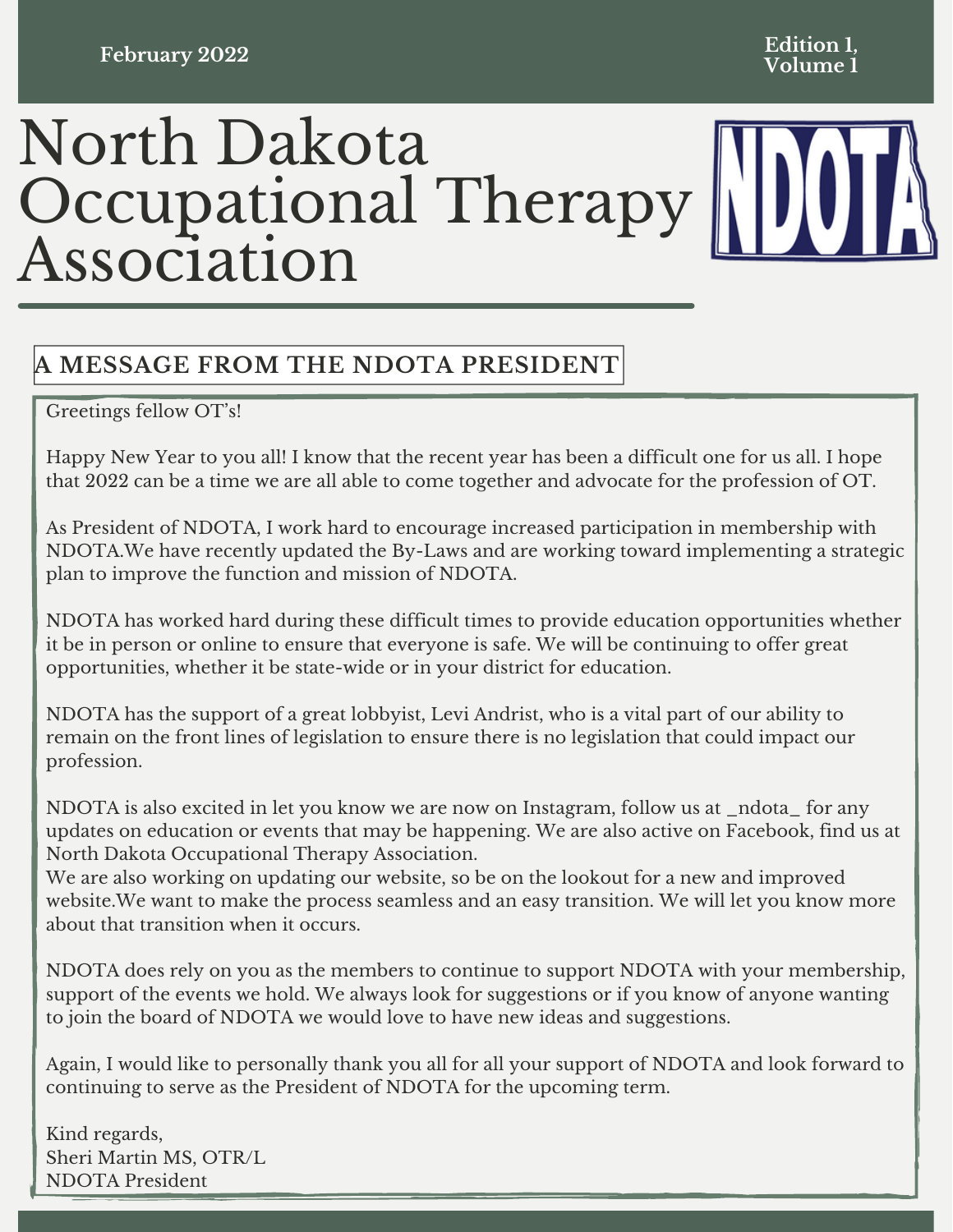# **LEGISLATION & PRACTICE INFORMATION**

Greetings from your Co-VP's of Legislation and Practice! Cindy, your newly-elected Co-VP, is learning the role and excited to be a part of NDOTA leadership team. Megan and Cindy have been collaborating on what we would like to pursue for our term in office. The NDOTA Board is looking to increase the responsibilities of our position, and we would love to hear from our members regarding what would be more supportive of their practice in North Dakota. We would like to update our members on current legislation affecting OT practice in North Dakota.

Many of you may have been keeping track of the Occupational Therapy Licensure Compact that has gone through legislation in some states. Recently, AJOT published an article describing the process and intent of this compact. It is an interesting read and talks about AOTA and NBCOT's involvement in the drafting process. Although there are several states that have passed the legislation or are in process for legislative sessions 2022-2023, the NDOTA board is not pursuing the Compact for the 2023 legislative session in North Dakota. At this time, we have not heard enough support for the compact from state practitioners to feel comfortable going forward against the North Dakota licensure board's recommendation. In the year ahead, we plan to discuss the process to gauge our member's interest in pursuing the compact. Levi Andrist, our lobbyist, will be an excellent resource to us.

Congressional representatives have introduced the Stabilizing Medicare Access to Rehabilitation and Therapy (SMART Act, H.R. 5536) just this year. The purpose of the legislation is to mitigate the impact of recent budgeting cuts to Medicaid Part B occupational therapy assistant services. The SMART Act would permanently exempt rural and underserved areas, like those found in our state, from receiving these cuts. It would also delay the existing cuts to 2023. We will continue to update you on this bill's process. If you are looking to advocate for our profession, more information can be found on AOTA's website under Federal News and Legislative Updates.

Telehealth has been an important part of our practice during the COVID-19 epidemic. As a result, multiple bills have been introduced in federal legislation regarding telehealth services and reimbursement. Currently, the Senate is considering the Telehealth Extension Act (HR 6202). AOTA reports that this bill would extend OT telehealth services Medicare reimbursement to "2 years after the end of the public health emergency." We are considering what legislation, if any, we would like to pursue regarding telehealth reimbursement in North Dakota, especially during a time where telehealth is at the forefront of healthcare practices.

Thank you for supporting our efforts through membership in NDOTA. We look forward to collaborating with you in this coming year.

Megan Boucher, M.A., OTR/L and Cindy Anderson, OTD, OTR/L

Co-VPs of Legislation and Practice

North Dakota Occupational Therapy Association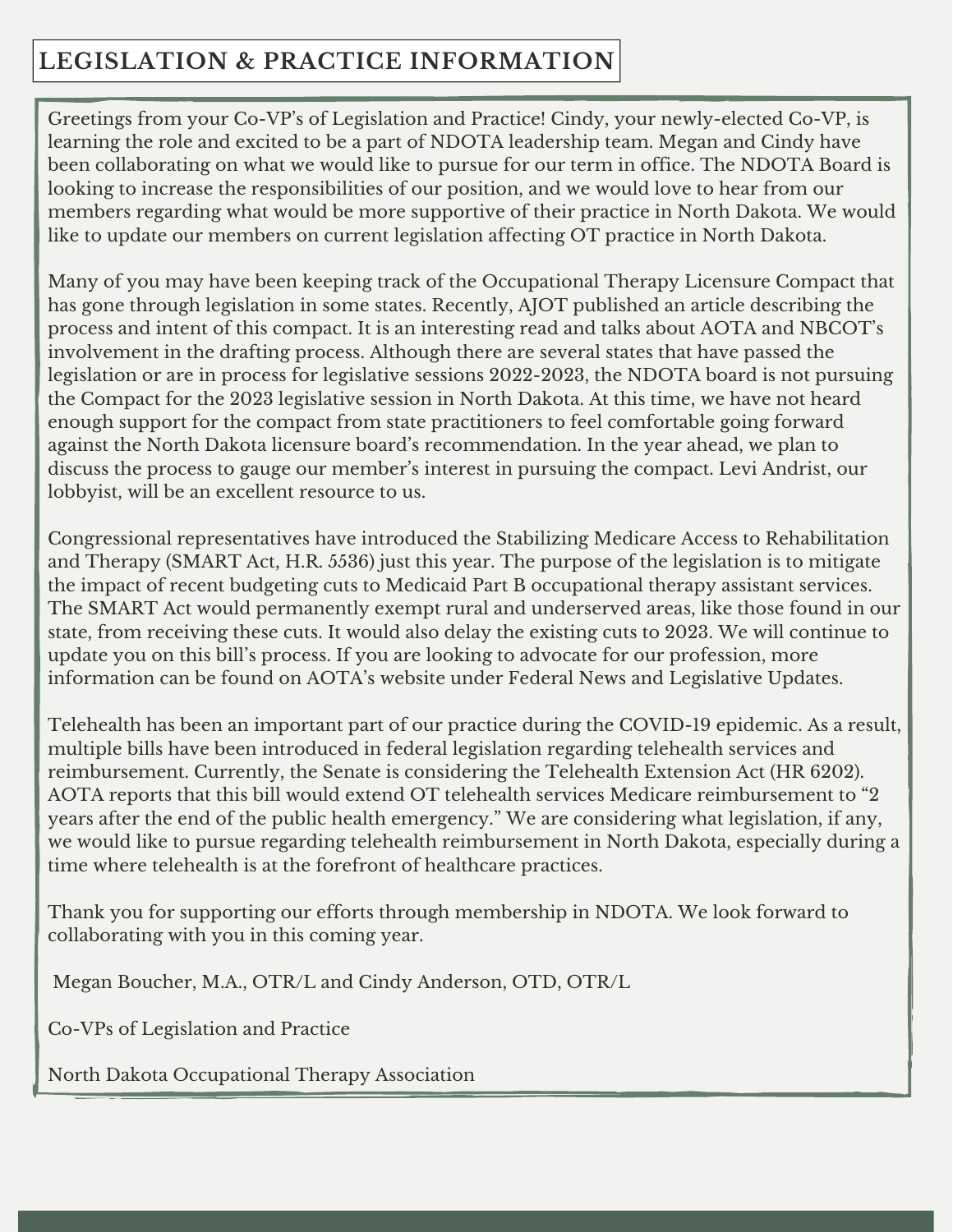### Hello everyone!

Our NDOTA conference planning has been going well the past few months. We were able to pull off another live weekend conference in October of 2021. Thank you to all who participated and attended this conference held in Bismarck. Our theme was Mental Health Awareness. Both adult and pediatric speakers focused on this particular area of practice, and it was well received. Thank you to Val Meyers from the Kid's Therapy Center and Annie Schlecht from Zen Sleep Consulting. They were our outstanding pediatric speakers and did an amazing job. Dr. Samantha Tupy, a psychologist from the VA in Fargo was present for our adult track. She is a wealth of knowledge and we appreciate her time and efforts as well.

Our upcoming spring conference is fast approaching! We have been busy this past year planning an exciting event to not only promote the wonderful profession of Occupational Therapy but also bring awareness towards Autism simultaneously. On April 1-2, 2022, we look forward to collaborating between various professionals in the state and also the general public. Our weekend begins on Friday April 1, 2022. A vendor expo will kick off the weekend at the Baymont Inn in Mandan, ND. This is an opportunity to showcase your place of employment and market services towards the public! Our hope is to fill 30 of these vendor spots and provide a list of resources for the public. All vendors will be geared towards state wide agencies and businesses to help families with their autism journey. Also, what a great opportunity to network with others across the state! The vendor displays will be up and available to the public both Friday evening and into Saturday. If you are interested in participating, please visit the [www.ndota.com](https://na01.safelinks.protection.outlook.com/?url=http%3A%2F%2Fwww.ndota.com%2F&data=04%7C01%7C%7Ca8c37e4096e048d16dc608d9d9f0314a%7C84df9e7fe9f640afb435aaaaaaaaaaaa%7C1%7C0%7C637780447938331873%7CUnknown%7CTWFpbGZsb3d8eyJWIjoiMC4wLjAwMDAiLCJQIjoiV2luMzIiLCJBTiI6Ik1haWwiLCJXVCI6Mn0%3D%7C3000&sdata=d0BM8%2BouhY%2BmUMsZDVHYgTldsMIRKGuhYnArU5njA2Q%3D&reserved=0) webpage for vendor registration information.

Friday evening continues with our keynote speaker, Dr. Temple Grandin!! We are so pleased to be able to have her with us for this event! Dr. Grandin has been a huge advocate for Autism Awareness during her career. She will be presenting at the Baymont Inn from 7:00-8:30pm. Plan to stop by the vendor expo first and stay for Dr. Grandin's presentation! Saturday the weekend continues with additional speakers and presentations. These will be geared more towards professionals and will provide an opportunity to gain some CEUs. Topics of presentations will lean more towards sensory processing and the autism field. For a complete list of speakers and their presentations/objectives, please visit the [www.ndota.com](https://na01.safelinks.protection.outlook.com/?url=http%3A%2F%2Fwww.ndota.com%2F&data=04%7C01%7C%7Ca8c37e4096e048d16dc608d9d9f0314a%7C84df9e7fe9f640afb435aaaaaaaaaaaa%7C1%7C0%7C637780447938331873%7CUnknown%7CTWFpbGZsb3d8eyJWIjoiMC4wLjAwMDAiLCJQIjoiV2luMzIiLCJBTiI6Ik1haWwiLCJXVCI6Mn0%3D%7C3000&sdata=d0BM8%2BouhY%2BmUMsZDVHYgTldsMIRKGuhYnArU5njA2Q%3D&reserved=0) webpage. A brochure is available for your viewing.

Thank you to all who have come out to support NDOTA! We appreciate your continued support, as well. Please spread the word towards this upcoming spring conference. We are looking forward to a successful event and need your help to get us there!

Please email me, Shawna, with any conference questions you may have ---> shawna.wing@sanfordhealth.org. Please email Sheri Martin if you should have any registration questions ---> sheri\_lynn277@hotmail.com.

Thanks to my education committee for helping organize this April weekend! It definitely takes a team to make this happen. You are all amazing. Much appreciation, Shawna Wing, MS, OTR/L VP of Education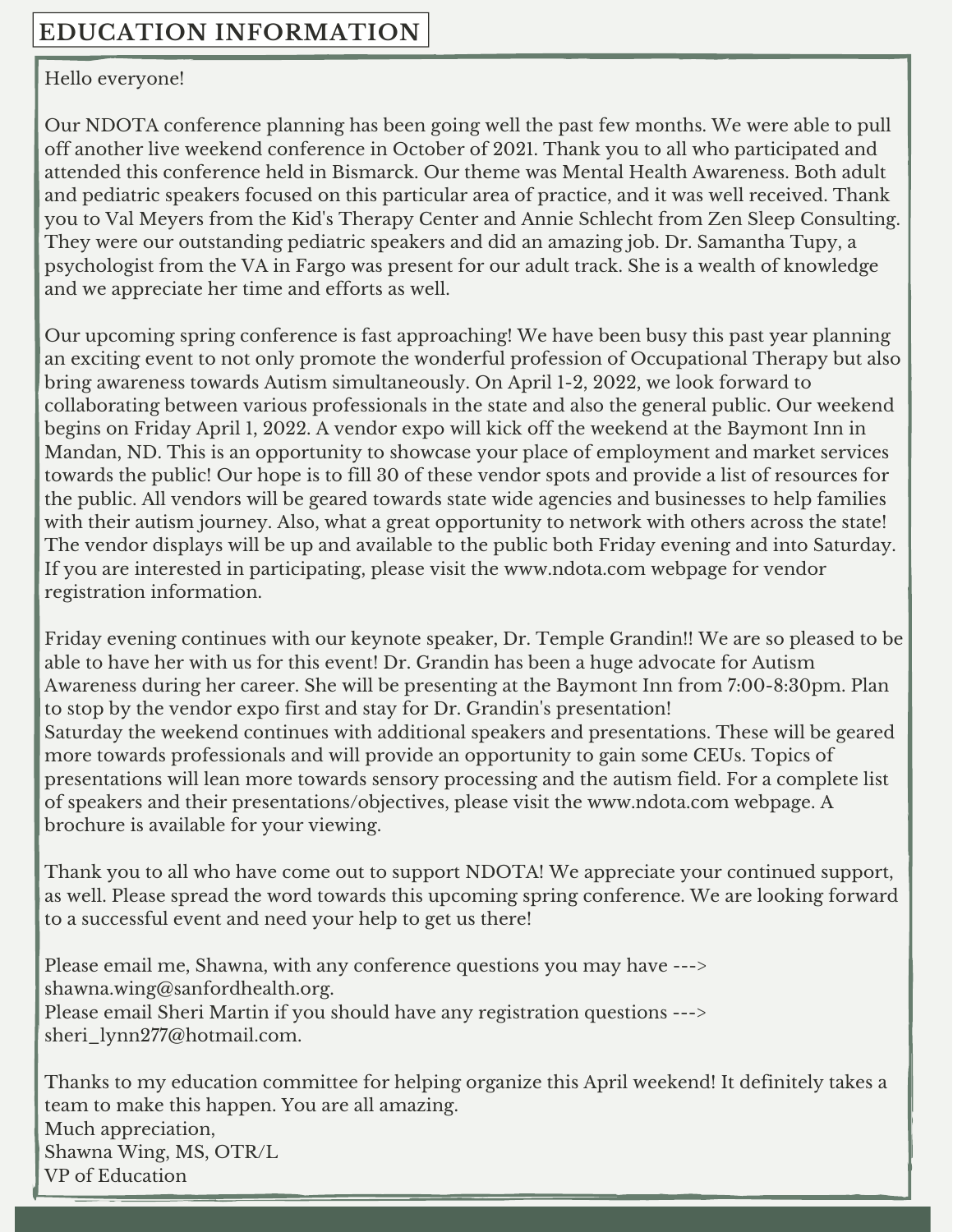# **WELLS FARGO DISTRICT**

Fargo NDOTA District held a Holiday Potluck on Friday 12/3/21 at The Healing Studio located across from west acres mall. Approximately 8-9 Occupational Therapists, Occupational Therapy faculty, and Occupational Therapy students gathered for networking. Snacks and laughs were had. Everyone shared their preferred occupations and expressed interest in ongoing special interest groups, networking events, and CEU opportunities.

Follow NDOTA Fargo District on Facebook for events/CEU's in your area!

Upcoming Event: Thursday, February 24, 2022, from 5:30 to 7:00 CEU Opportunity in Fargo, ND

Integrating Polyvagal Theory into Occupational Therapy Practice

## **MEMBERSHIP UPDATE**

Total: 208

OTA: 11

OTR: 101

OTS: 97

| Instagram | Q Search                                                                                                                                    |
|-----------|---------------------------------------------------------------------------------------------------------------------------------------------|
|           | ndota__<br>O<br><b>Edit Profile</b><br>6 followers<br>7 following<br>1 post<br><b>North Dakota OT Association</b><br>ndota.memberclicks.net |

## **COME FOLLOW US ON SOCIAL MEDIA!**

Facebook: North Dakota Occupational Therapy Association

Instagram: \_ndota\_ **(NDOTA's is now on Instagram!)**

Wells Fargo District Facebook Page: NDOTA Fargo District

Red River District Facebook Page: NDOTA Red River District Group

Farwest Facebook Page: NDOTA Farwest District

Northwest Pioneers Facebook Page: NDOTA-Northwest Pioneers

Website: [www.ndota.com](http://www.ndota.com/)

\*Follow our social media pages to stay updated on current practices, upcoming NDOTA events, and overall information related to occupational therapy!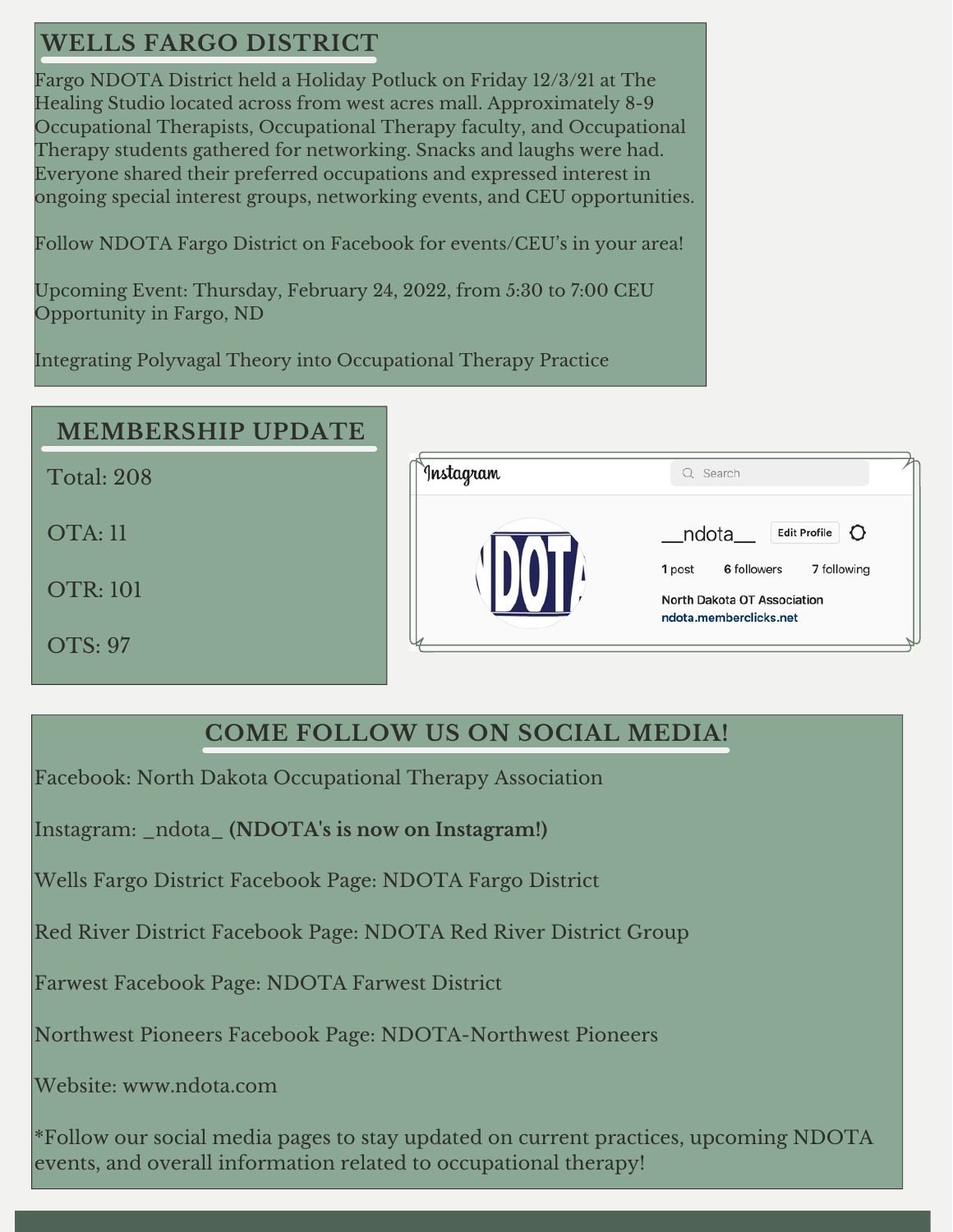# **PROPOSED NEW AOTA GOVERNANCE**

From ND Representative to the AOTA Representative Assembly, Sclinda (Cindy) Janssen AOTA is proposing major governance restructuring, something that has not been done in over 40 years. There is an AOTA Governance [Enhancement](https://www.aota.org/AboutAOTA/Governance-Enhancement-Initiative.aspx) Task Force Report for members posted on AOTA's website, under "About AOTA", and menu item "Governance Enhancement Initiative." The restructuring work group has worked extensively with planning and disseminating information through town hall meetings with major AOTA bodies.

Below are the proposed committees operating under the board of directors, as well as a proposed timeline for changes and voting, and some questions that North Dakota AOTA members might have.

Please, contact me to share your voice about the restructuring. It is important that this major change be analyzed thoroughly by members prior to the May, 2022 member vote.

Thank-you for your attention to this matter. Sclinda (Cindy) 701-215-2758 Sclinda.janssen@und.edu

## B**oard of Directors**

- Committees
	- Finance & Audit
	- Education
	- Diversity, Equity, and Inclusion: \*New
	- Practice Commission
	- Volunteer Development
	- Ethics
	- Awards/Recognition
	- Representative Assembly (will be renamed): Reduced to 12-25 members, not geographically based. Instead will be a representation by key practice/issues area
- ACOTE
- OTACC (OT Advanced Certification Commission)

## **Timeline:**

- Spring 2021: Governance restructuring steering group formed with members from diverse backgrounds (culture); started work on restructuring
- Summer/Fall 2021: Started town hall meetings but no materials shared at the meetings are accessible for communicating with constituents
- Fall 2021: Governance restructuring report posted on AOTA website to members. Specific bylaws proposed changes not included.
- February Bylaws revision and vote to approve
- Spring: disseminate changes to members
- May: member vote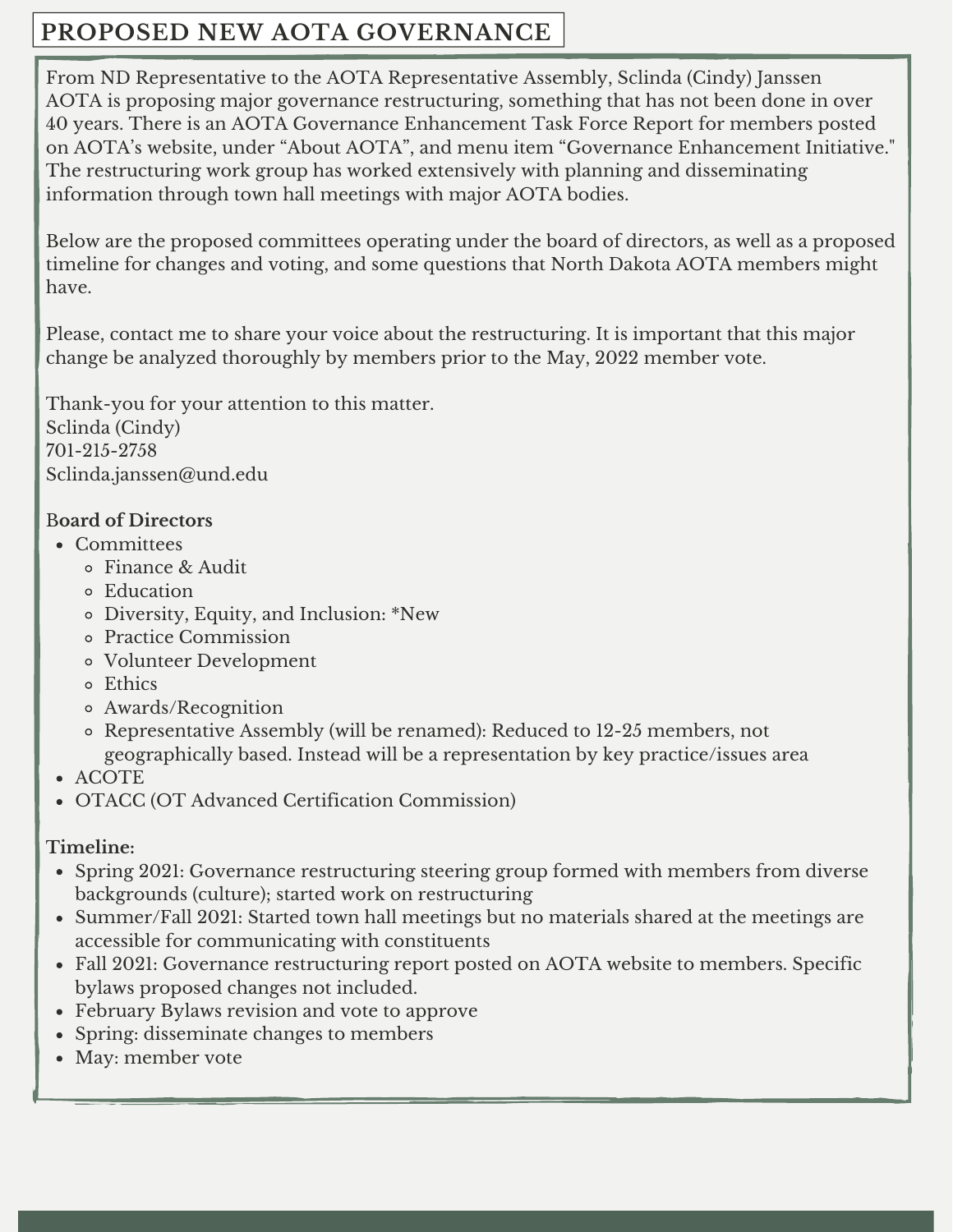# **PROPOSED NEW AOTA GOVERNANCE CONT.**

## **Questions and Answers:**

- How will AOTA communicate with state associations if there is no state RA?
	- AOTA will communicate through state association presidents (Affiliated State Association Presidents [ASAP])
- How can AOTA have more diversity when reducing numbers in RA? Increasing diversity is usually attained by increasing numbers of representation, not reducing it.
	- AOTA will have a specific committee for DEI, made up of members from diverse backgrounds
- How is rural included in the DEI representation?
	- Work group members said there are people from rural areas
- How will materials for restructuring be vetted to members?
	- The work group's report is on the AOTA website, under "About"
		- The report has overall diagram of organizational framework for governance
		- Specific details, such as committee memberships, will come out of Bylaws committee in February
- What checks and balance systems are being used to analyze proposed changes?
	- Legal experts in organizational governance structures
	- Comparisons to other similar professional organizations
	- Town Hall meetings
	- "Office Hours" to ask questions

# **UPCOMING EVENTS**

# **Thursday, February 24, 2022**

CEU Opportunity in Fargo, ND from 5:30 pm to 7:00 pm. Integrating Polyvagal Theory into Occupational Therapy Practice.

> **April 1, 2022, from 4:30 pm to 7:00 pm** Vendor Expo at Baymont in Mandan, ND

**April 1, 2022, from 7:00 pm to 8:30 pm** Temple Grandin Keynote Speaker

**April 2, 2022, at 8:00 am** Vendor Expo at Baymont in Mandan, ND

**April 2, 2022, from 8:00 am to 4:00 pm** 2022 Spring Conference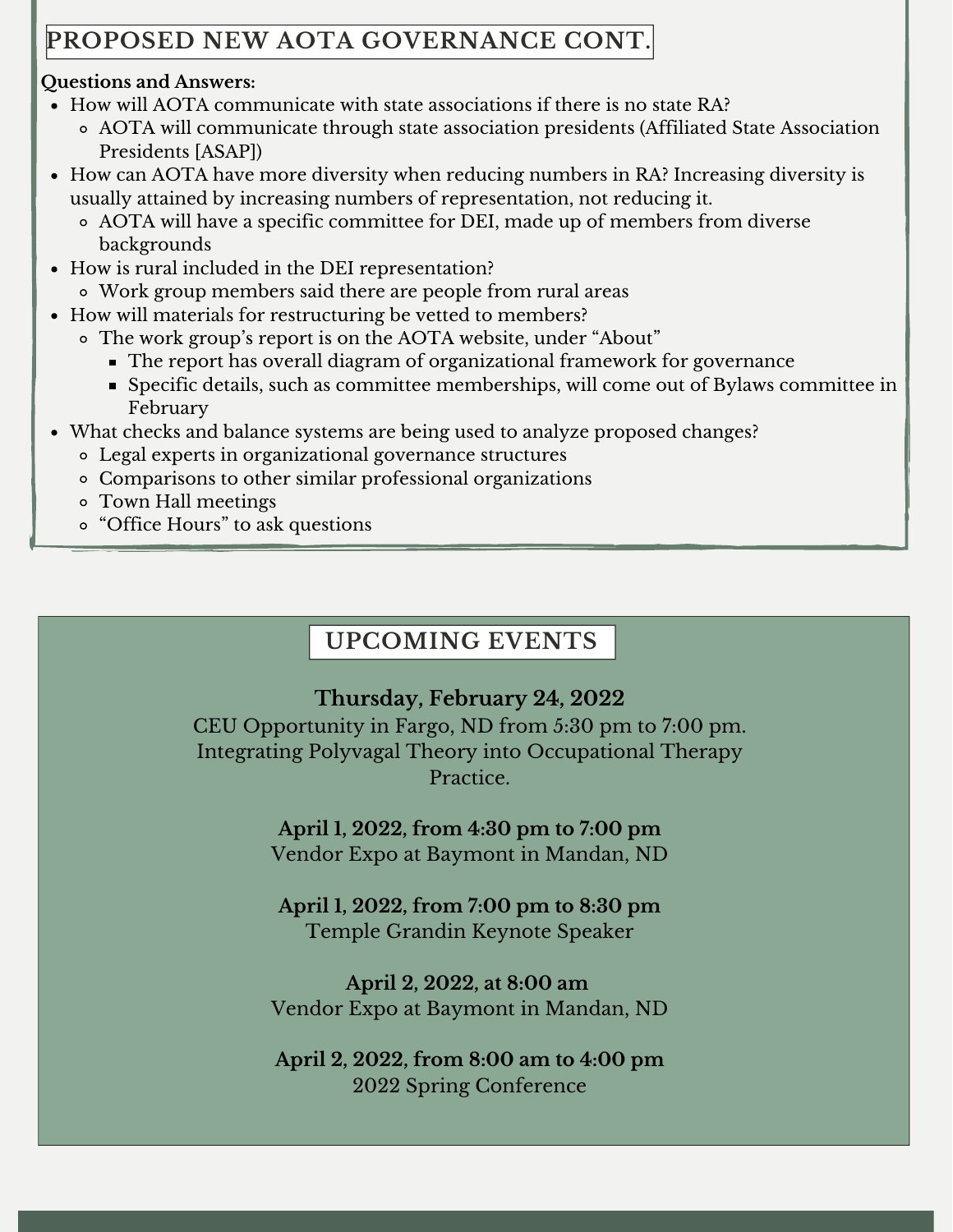# **2022 CONFERENCE SPEAKERS**

Sarah Meinhardt, OTR/L : Sarah graduated from the University of Illinois Medical Center in Chicago and has decades of experience in pediatric OT. She has been trained in the SIPT Administration, the trainings of the 8-week NDT and 3-week advanced NDT with infants and toddlers and is a certified Infant Massage Therapy instructor. She has taken several continuing education seminars on a variety of feeding therapy approaches, sensory processing and treatment, oral-motor coordination, Safe and Sound Protocol by Stephen Porges, iLs, DIR and Floortime, Musculo-skeletal evaluation and treatment, gut health, nutrition and diet for children with special needs, anxiety, sleep, Verbal Behavior, MNRI, business management and leadership classes. Work experience includes Early Intervention in Illinois, Early Childhood Special Education in Philadelphia, PA, Fargo Public Schools in Fargo, ND, and private practice in Fargo, and is currently with Great Kids Therapy in West Fargo, ND. For her passion for health and belief in the biophysical value of nutrition, she is a distributor for USANA Health Sciences. She grew up with siblings with high functioning Asperger's (officially diagnosed in his adult life) and Bipolar Mood Disorder and has a heartfelt understanding of the dynamics this plays on family relationships. Through the biochemical impact of chemotherapy for cancer, she experienced firsthand sensory processing ramifications of hypersensitivity, impairment, pain, and hyporesponsiveness. She is married to a super supportive, helpful, loving husband and is a proud parent of 3 incredibly smart, social, and independent adult children.

Kelsey Hoffmann MS, OTR/L: Kelsey is an occupational therapist with Great Kids Therapy in West Fargo. She graduated from the University of North Dakota in 2013. Since graduation, she has worked in a variety of outpatient pediatric settings serving children on the Autism Spectrum. Kelsey has training in Trauma, Sensory Approaches, Reflex Integration, D.I.R., Floortime and Sensory-Based Feeding Strategies.

Megan K. Boucher, M.A, OTR/L: Megan is an early interventionist in Fargo, ND. She serves as Co-VP of Legislation and Practice on NDOTA's board of management, a position she has held since 2019. Megan's special interests include the neurodivergent population, early childhood trauma, and family-based treatment in mental health settings. Megan describes herself as a goofy intellectual who enjoys dinosaurs, tea parties, and rounding out her lists with a third idea.